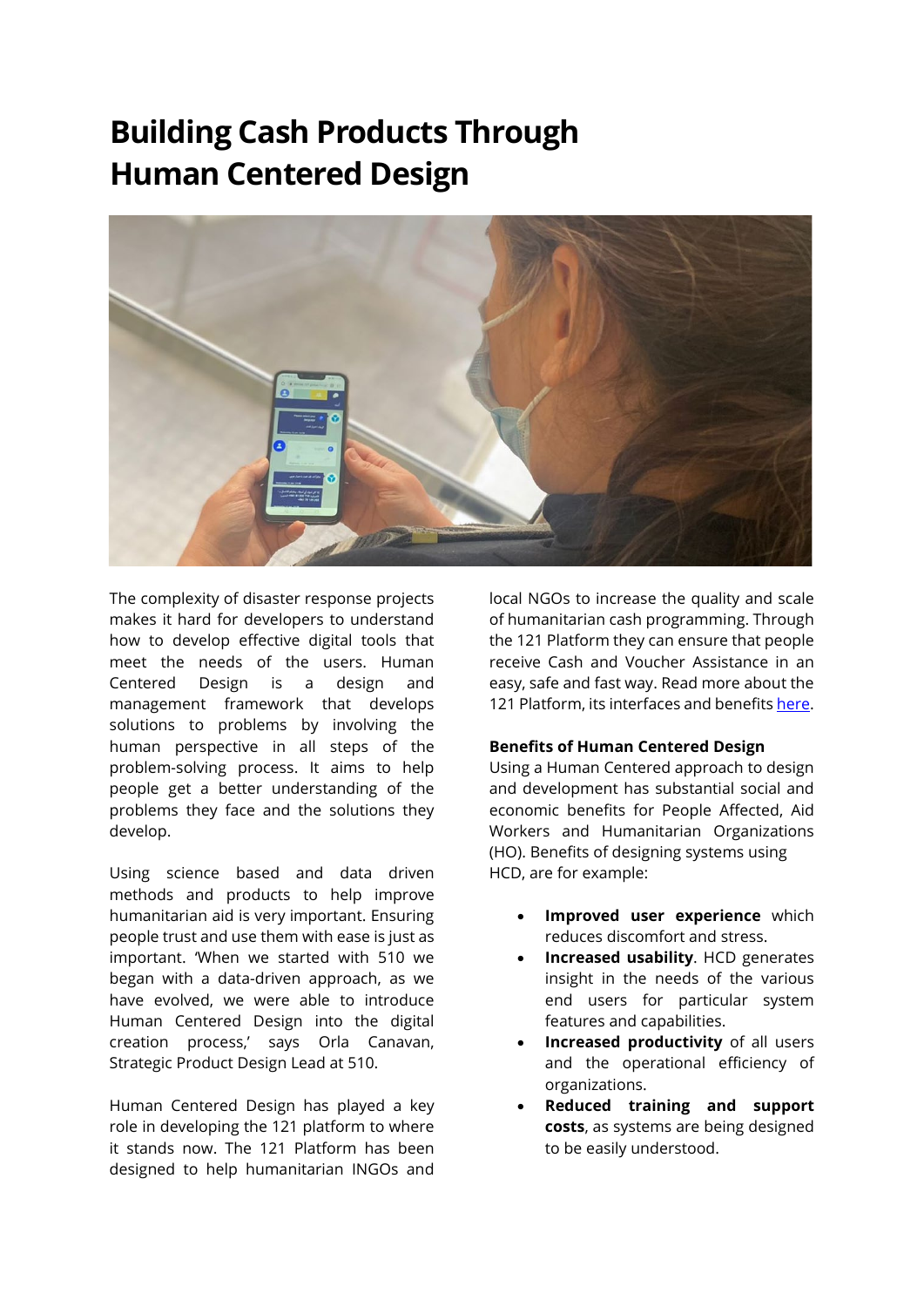#### **Human Centered Design in practice**

One of the first steps of Human Centered Design is to co-design. Co-design sessions involve the end user in the design process.

'We were working with a consortium of five organizations, all with highly motivated and experienced humanitarians that have varying levels of experience with Cash and Voucher Assistance within them. This meant we needed to ensure the co-designs not only identified and documented the common best practices/challenges/situations faced by the co-designees' Orla Canavan, Strategic Product Design Lead 510.

'With so many experts, both as co-designees and in the consortium, it is easy to go through the project on collective assumptions,' says Canavan. The documented insights and problem statement ensure the consortium aligns on the real challenges/problems and further validates these through user testing.

In total 25 co-design sessions were held with the five partners within this consortium (five aid workers per organization). 'We invited each to a one-on-one remote co-design session where we kept to the same co-design structure used since 2018 that included asking the following three questions':

- What digital tools do you use for your work?
- What is your experience with giving, or setting up, Cash/Voucher aid?
- What, if anything, could have helped you with the experience you just described?

#### **Clustering co-designs results**

With these simple three questions many insights are gained, that can be clustered.

- Familiar tools (that help with understanding what the familiar way of working is)
- Stakeholders (helps us understand who else may need to use the tools),
- Data collection, challenges like poor internet connectivity and opportunities coming from their best practices.

These clusters then inform the creation of Personas, Problem statements and User Journeys and value propositions that support decision making for all three of the project tracks:

- **1. Cash Program Design Wizard**
- **2. 121 Platform**
- **3. Training series**



#### *Persona Aid worker based in Country Office*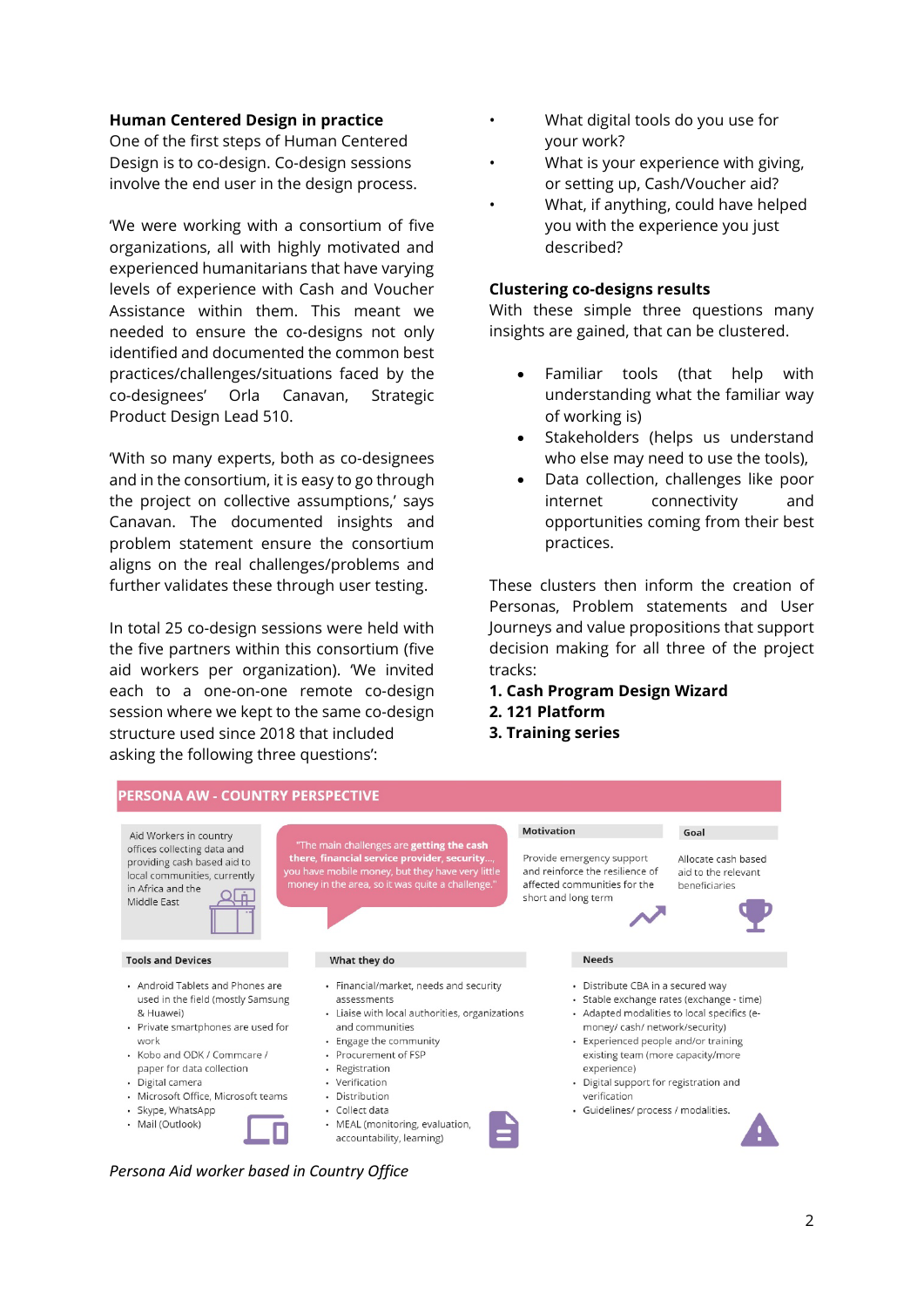### **Creating Personas**

Personas are representations of the people you are attempting to connect with. In the persona creating process, common insights are brought together to create a persona of the types of end users.

The two personas and problem statements that were developed in this process are:

- **Aid worker** based in **Country Office** where program is being implemented.
- **Aid worker** based in organization **Headquarters** where donors work with.

A further third persona was identified as needed as a potential differentiator, that being an:

**Aid worker** based in the **Field Office** closest to the people affected.

### **Creating Problem statements**

These personas explain 'What are familiar tools the experts are already successfully working with and what are their challenges and opportunities?'. The problem statement helps us identify 'What are their real challenges that they need to have addressed?' An example of a problem statement and person can be found below.

## **Creating of User journey's and Value propositions**

A user journey is a path a user may take to reach their goal when using a particular product. It allows a group of stakeholders to understand where the different touchpoints with the user are.

A total of six user journeys were created.

- **1x: Generic user journey and generic value proposition.** These tools are used to support in the general product creation.
- **5x: User journeys specific to each organization.**

This ensured both local and organizational policies, procedures and experience levels were taken into consideration.



*Problem statement of Aid worker based in Country Office*